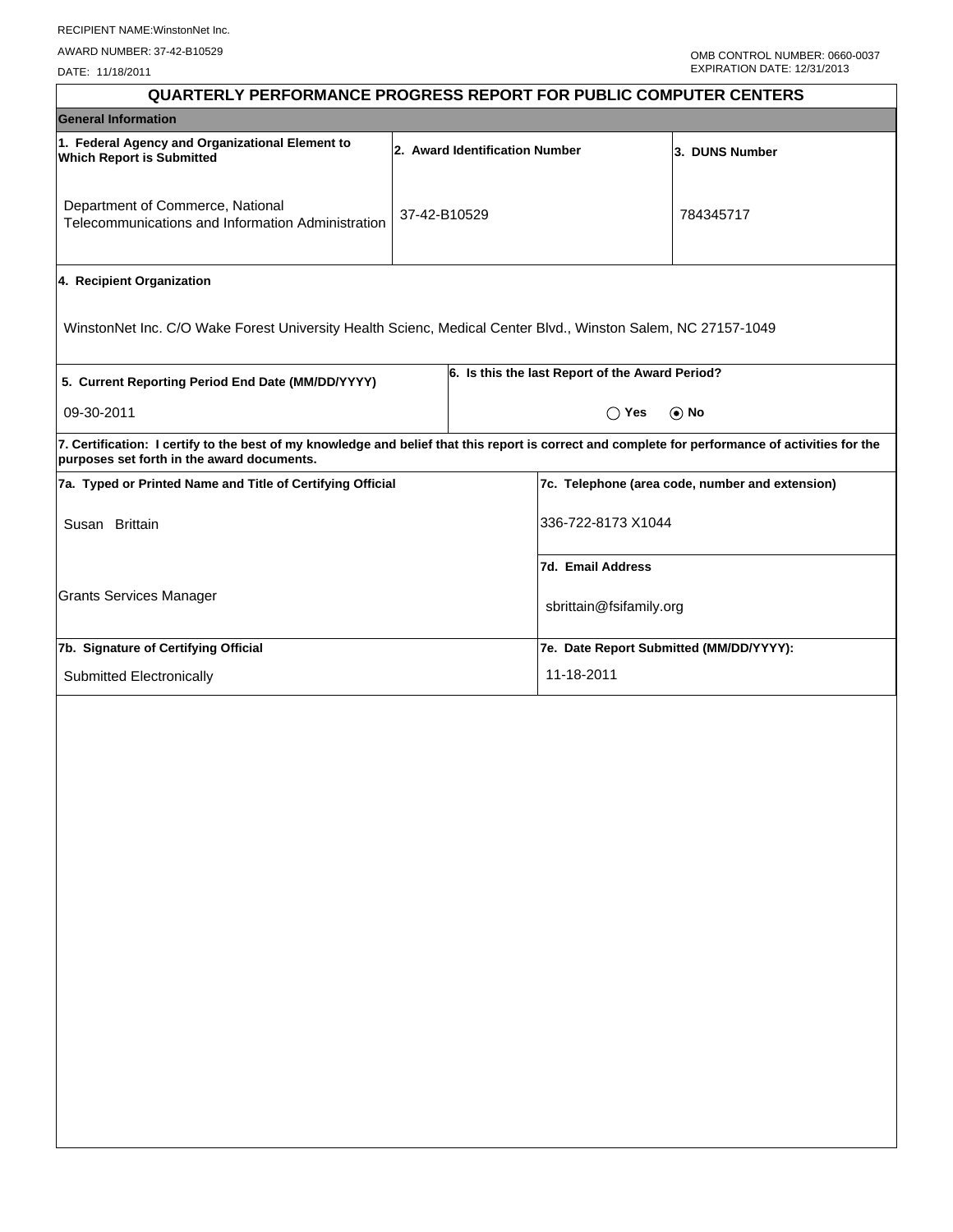AWARD NUMBER: 37-42-B10529

DATE: 11/18/2011

**Project Indicators (This Quarter)**

## **1. Please describe significant project accomplishments completed during this quarter (600 words or less).**

WinstonNet has upgraded 31 public computer labs with new equipment and furniture this quarter and opened ten new labs. All labs are equipped with at least one table that can be electronically raised or lowered to accommodate a disabled user. All labs use wireless routers to connect to broadband service. Our total weekly usage has gone from approximately 10,000 users per week to approximately 12,600 users per week.

**2. Please provide the percent complete for the following key milestones in your project. Write "0" in the Percent Complete column and "N/ A" in the Narrative column if your project does not include this activity. If you provided additional milestones in your baseline report, please insert them at the bottom of the table. Figures should be reported cumulatively from award inception to the end of the most recent reporting quarter. Please provide a narrative description if the percent complete is different from the target provided in your baseline plan (300 words or less).**

|       | <b>Milestone</b>                         | <b>Percent</b><br>Complete | Narrative (describe your reasons for any variance from the baseline<br>plan or any other relevant information)                                                                                                                                                                                                                                                                                                                          |
|-------|------------------------------------------|----------------------------|-----------------------------------------------------------------------------------------------------------------------------------------------------------------------------------------------------------------------------------------------------------------------------------------------------------------------------------------------------------------------------------------------------------------------------------------|
|       | 2.a. Overall Project                     | 58                         | At this point in the project, we expected completion to be around<br>78%. We are ahead of schedule in updating the existing labs<br>due to the hiring of an IT Project Manager who has been able to<br>procure computers, monitors, desks and chairs more quickly<br>through two vendors. However, due to the FTCC labs not being<br>available until six months after the start of the project, the match<br>for the project is behind. |
|       | 2.b. Equipment / Supply Purchases        |                            | Progress reported in Question 4 below                                                                                                                                                                                                                                                                                                                                                                                                   |
|       | 2.c. Public Computer Centers Established |                            | Progress reported in Question 4 below                                                                                                                                                                                                                                                                                                                                                                                                   |
|       | 2.d. Public Computer Centers Improved    |                            | Progress reported in Question 4 below                                                                                                                                                                                                                                                                                                                                                                                                   |
| 2.e.  | <b>New Workstations Installed</b>        |                            | Progress reported in Question 4 below                                                                                                                                                                                                                                                                                                                                                                                                   |
|       | 2.f. Existing Workstations Upgraded      |                            | Progress reported in Question 4 below                                                                                                                                                                                                                                                                                                                                                                                                   |
| 2.q.  | <b>Outreach Activities</b>               |                            | Progress reported in Question 4 below                                                                                                                                                                                                                                                                                                                                                                                                   |
|       | 2.h. Training Programs                   |                            | Progress reported in Question 4 below                                                                                                                                                                                                                                                                                                                                                                                                   |
| 2.i.l | Other (please specify):                  |                            | Progress reported in Question 4 below                                                                                                                                                                                                                                                                                                                                                                                                   |

**3. Please describe any challenges or issues faced during this past quarter in achieving planned progress against the project milestones listed above. In particular, please identify any areas or issues where technical assistance from the BTOP program may be useful (600 words or less).**

The main challenge WinstonNet has dealt with is our matching funds. We have a plan in place to catch our matching funding up, but it will take several quarters for us to be able to do this.

**4. Please provide actual total numbers to date or typical averages for the following key indicators, as specified in the question. Write "0" in the Total column and "N/A" in the Narrative column if your project does not include this activity. Unless otherwise indicated below, figures should be reported cumulatively from award inception to the end of the most recent reporting quarter. Please provide a narrative explanation if the total is different from the target provided in your baseline plan (300 words or less).** 

| Indicator                                                       | Total  | Narrative (describe your reasons for any variance from the baseline<br>plan or any other relevant information)                                    |
|-----------------------------------------------------------------|--------|---------------------------------------------------------------------------------------------------------------------------------------------------|
| 4.a. New workstations installed and available<br>to the public  | 296    | We are ahead of schedule due to the hiring of an IT Project<br>Manager who has been able to purchase and install equipment in<br>a timely manner. |
| 4.b. Average users per week (NOT cumulative)                    | 12.665 | The number of users since the labs have been upgraded has far<br>exceeded our expectations.                                                       |
| 4.c. Number of PCCs with upgraded broadband $\Big  10$          |        | WinstonNet has 38 labs that already have broadband connectivity.<br>Our ten new labs have been connected to broadband service.                    |
| 4.d. Number of PCCs with new broadband<br>wireless connectivity | 38     | All of the WinstonNet labs have wireless connectivity.                                                                                            |
|                                                                 |        |                                                                                                                                                   |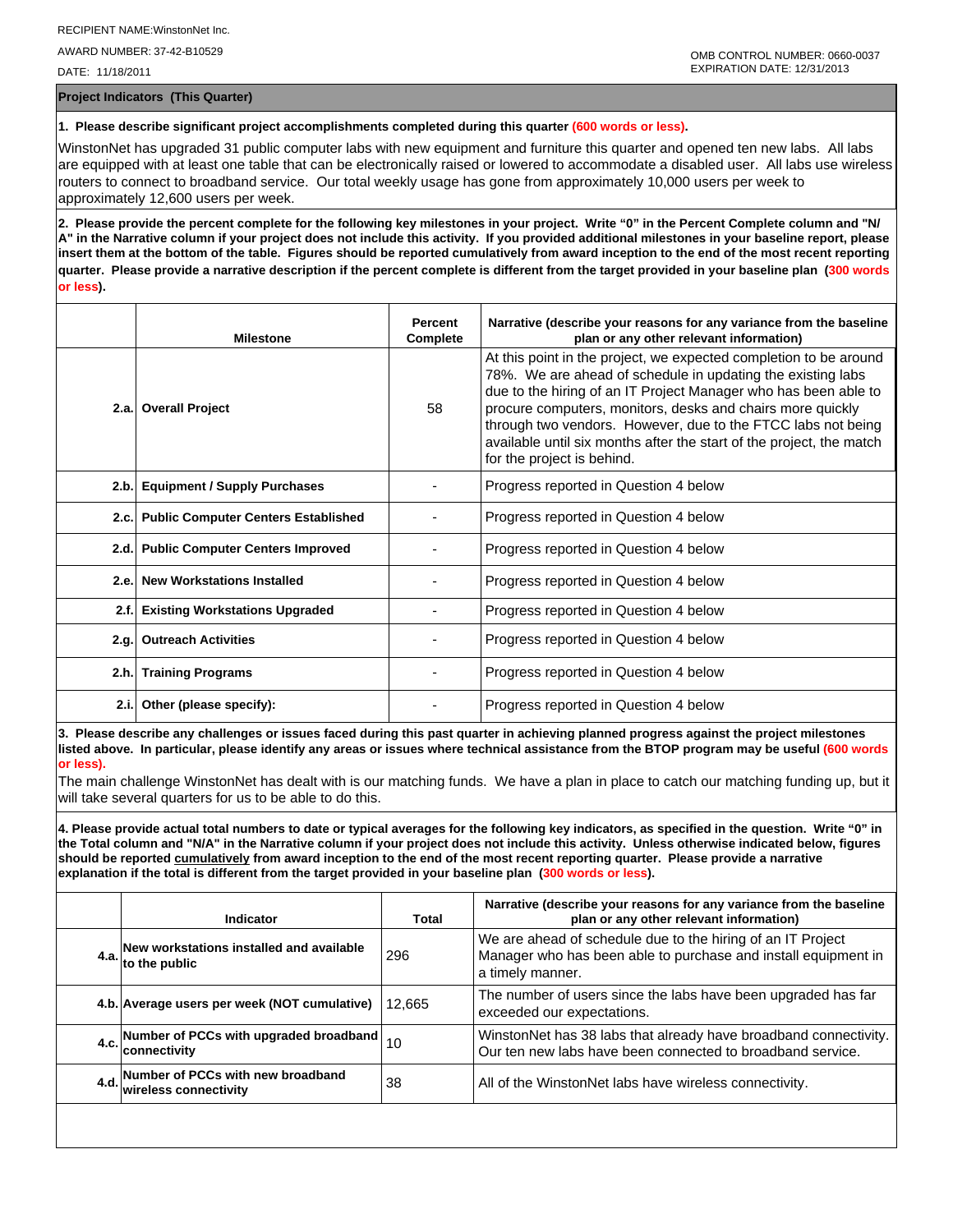|                                                               | <b>Indicator</b>                                                                                                           |                                       | <b>Total</b> | Narrative (describe your reasons for any variance from the baseline<br>plan or any other relevant information) |                                         |  |  |  |  |  |
|---------------------------------------------------------------|----------------------------------------------------------------------------------------------------------------------------|---------------------------------------|--------------|----------------------------------------------------------------------------------------------------------------|-----------------------------------------|--|--|--|--|--|
|                                                               | Number of additional hours per week<br>4.e. existing and new PCCs are open to the<br>public as a result of BTOP funds      |                                       | 0<br>n/a     |                                                                                                                |                                         |  |  |  |  |  |
|                                                               | 5. Training Programs. In the chart below, please describe the training programs provided at each of your BTOP-funded PCCs. |                                       |              |                                                                                                                |                                         |  |  |  |  |  |
|                                                               | <b>Name of Training Program</b>                                                                                            | Length of Program (per hour<br>basis) |              | <b>Number of Participants per</b><br>Program                                                                   | Number of Training Hours per<br>Program |  |  |  |  |  |
|                                                               | Advanced Topics in Excel                                                                                                   | 2                                     |              | 13                                                                                                             | 26                                      |  |  |  |  |  |
| <b>Basico Word</b>                                            |                                                                                                                            | $\overline{2}$                        |              | 42                                                                                                             | 84                                      |  |  |  |  |  |
|                                                               | <b>Computacion Basica</b>                                                                                                  | 2                                     |              | 52                                                                                                             | 104                                     |  |  |  |  |  |
| Computer ABC's                                                |                                                                                                                            | 2                                     |              | 27                                                                                                             | 54                                      |  |  |  |  |  |
| Computer ABC's                                                |                                                                                                                            | 3                                     |              | 10                                                                                                             | 30                                      |  |  |  |  |  |
| Audiobooks                                                    | Downloading eBooks/                                                                                                        | 1                                     |              | 20                                                                                                             | 20                                      |  |  |  |  |  |
|                                                               | Drop-In Job Seeker's Lab                                                                                                   | $\overline{c}$                        |              | 249                                                                                                            | 498                                     |  |  |  |  |  |
| <b>E-mail Basics</b>                                          |                                                                                                                            | 1                                     |              | 1                                                                                                              | 1                                       |  |  |  |  |  |
| Excel                                                         |                                                                                                                            | 3                                     |              | 25                                                                                                             | 75                                      |  |  |  |  |  |
| <b>Excel Basico</b>                                           |                                                                                                                            | 3                                     |              | 12                                                                                                             | 36                                      |  |  |  |  |  |
| <b>Internet Basico</b>                                        |                                                                                                                            | 2                                     |              | 65                                                                                                             | 130                                     |  |  |  |  |  |
| Internet Basics w/Email                                       |                                                                                                                            | 1                                     |              | 8                                                                                                              | 8                                       |  |  |  |  |  |
|                                                               | JAWS-Computer Skills for<br>People Who Are Blind                                                                           | $\overline{2}$                        |              | 1                                                                                                              | $\overline{2}$                          |  |  |  |  |  |
| Job Search Strategies - Survive<br>& Thrive Unemployment      |                                                                                                                            | 2                                     |              | 2                                                                                                              | 4                                       |  |  |  |  |  |
| Keyboarding                                                   |                                                                                                                            | 1                                     |              | 40                                                                                                             | 40                                      |  |  |  |  |  |
|                                                               | Language Learning Lab                                                                                                      | $\overline{c}$                        |              | 55                                                                                                             | 110                                     |  |  |  |  |  |
| Urban League                                                  | Open Computer Help Lab -                                                                                                   | $\overline{c}$                        |              | 5                                                                                                              | 10                                      |  |  |  |  |  |
| PowerPoint                                                    |                                                                                                                            | 3                                     |              | 10                                                                                                             | 30                                      |  |  |  |  |  |
|                                                               | Resume Writing/Job Searching                                                                                               | $\overline{c}$                        |              | 7                                                                                                              | 14                                      |  |  |  |  |  |
|                                                               | Shepherd's Center - Beginner                                                                                               | $\overline{2}$                        |              | 15                                                                                                             | 30                                      |  |  |  |  |  |
|                                                               | Urban League - Beginner                                                                                                    | $\overline{2}$                        |              | 15                                                                                                             | 30                                      |  |  |  |  |  |
| Web Marketing Series: Basics<br>of Search Engine Optimization |                                                                                                                            | $\overline{2}$                        |              | 16                                                                                                             | 32                                      |  |  |  |  |  |
| <b>Word Basics</b>                                            |                                                                                                                            | $\mathbf{1}$                          |              | $\, 8$                                                                                                         | 8                                       |  |  |  |  |  |
| Access - Databases                                            |                                                                                                                            | $\overline{c}$                        |              | 19<br>38                                                                                                       |                                         |  |  |  |  |  |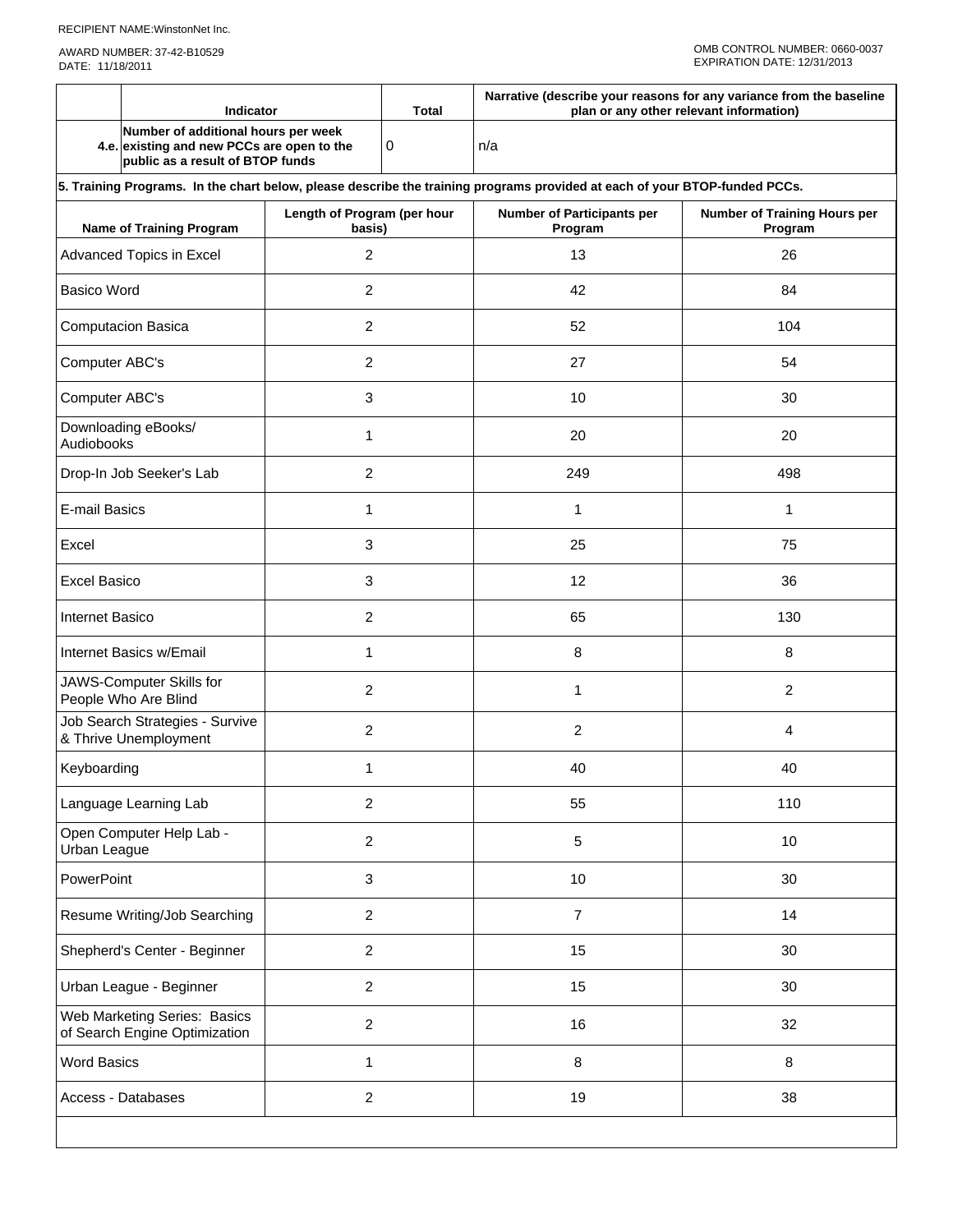RECIPIENT NAME:WinstonNet Inc.

AWARD NUMBER: 37-42-B10529 DATE: 11/18/2011

| Access - Databases                                      | 4                | 10                      | 40             |
|---------------------------------------------------------|------------------|-------------------------|----------------|
| Computer ABC's                                          | $\overline{2}$   | 13                      | 36             |
| Downloading eBooks/<br>Audiobooks                       | $\boldsymbol{2}$ | 45                      | 90             |
| <b>E-Mail Basics</b>                                    | $\boldsymbol{2}$ | 5                       | 10             |
| <b>Excel Basico</b>                                     | 2                | 39                      | 78             |
| Internet Basics w/E-Mail                                | $\overline{c}$   | 13                      | 26             |
| Intro to African American<br>Genealogy Online           | $\overline{c}$   | $\overline{2}$          | $\overline{4}$ |
| Language Learning Lab                                   | 4                | 82                      | 328            |
| QuickBooks Payroll                                      | 3                | 10                      | 30             |
| Shepherd's Center-Advanced<br>Beginner/Intermediate     | 2                | 11                      | 22             |
| Shepherd's Center - Beginners<br>Word                   | $\boldsymbol{2}$ | $10$                    | 20             |
| Shepherd's Center - Excel                               | $\boldsymbol{2}$ | $\boldsymbol{9}$        | 18             |
| Urban League-Advanced<br>Beginner/Intermediate          | $\overline{c}$   | 8                       | 16             |
| Web Marketing Series:<br><b>Attracting the Customer</b> | 3                | 16                      | 48             |
| Web Marketing Series:<br>Effective Writing for the Web  | 3                | 18                      | 54             |
| <b>Word Basics</b>                                      | $\overline{2}$   | 45                      | 90             |
| Basics for Persons with a<br>Disability                 | $\overline{2}$   | 3                       | 6              |
| Improving Health-Finding<br>Reliable Info               | 1                | 5                       | 5              |
| Keyboarding-Practice Lab                                | 1                | 42                      | 42             |
| Language Learning Lab                                   | $\overline{7}$   | 62                      | 434            |
| Language Learning Lab                                   | 5                | $\boldsymbol{7}$        | 35             |
| Teen Tech Lab                                           | 1                | $\sqrt{3}$              | 3              |
| Urban League-Advanced Excel                             | $\overline{a}$   | 4                       | 8              |
| Urban League-Advanced<br>PowerPoint                     | $\overline{a}$   | $\sqrt{2}$              | $\overline{4}$ |
| <b>Word Basics</b>                                      | 3                | $\overline{\mathbf{4}}$ | 12             |
| <b>Computer Basics</b>                                  | $\overline{a}$   | 61                      | 122            |
| Excel                                                   | $\overline{2}$   | 65                      | 130            |
| <b>Internet Basics</b>                                  | $\overline{c}$   | 63                      | 126            |
|                                                         |                  |                         |                |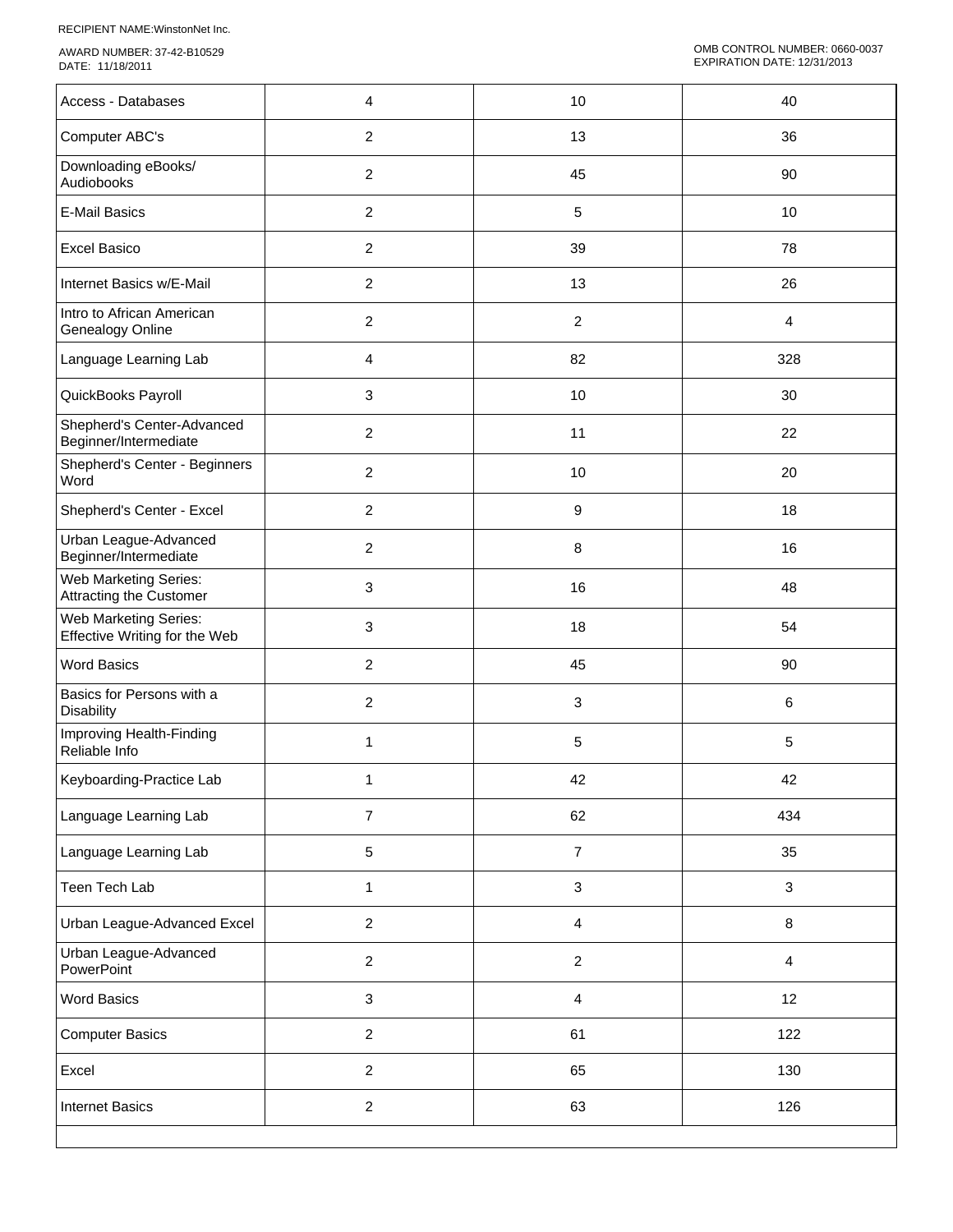RECIPIENT NAME:WinstonNet Inc.

AWARD NUMBER: 37-42-B10529 DATE: 11/18/2011

## OMB CONTROL NUMBER: 0660-0037 EXPIRATION DATE: 12/31/2013

| Open Lab - Forsyth Tech             | $\overline{2}$       | $202\,$                 | 404    |
|-------------------------------------|----------------------|-------------------------|--------|
| <b>Career Readiness Certificate</b> | $\overline{2}$       | $12\,$                  | $24\,$ |
| GED en Spanish                      | $\sqrt{3}$           | 185                     | 555    |
|                                     | Add Training Program | Remove Training Program |        |
|                                     |                      |                         |        |
|                                     |                      |                         |        |
|                                     |                      |                         |        |
|                                     |                      |                         |        |
|                                     |                      |                         |        |
|                                     |                      |                         |        |
|                                     |                      |                         |        |
|                                     |                      |                         |        |
|                                     |                      |                         |        |
|                                     |                      |                         |        |
|                                     |                      |                         |        |
|                                     |                      |                         |        |
|                                     |                      |                         |        |
|                                     |                      |                         |        |
|                                     |                      |                         |        |
|                                     |                      |                         |        |
|                                     |                      |                         |        |
|                                     |                      |                         |        |
|                                     |                      |                         |        |
|                                     |                      |                         |        |
|                                     |                      |                         |        |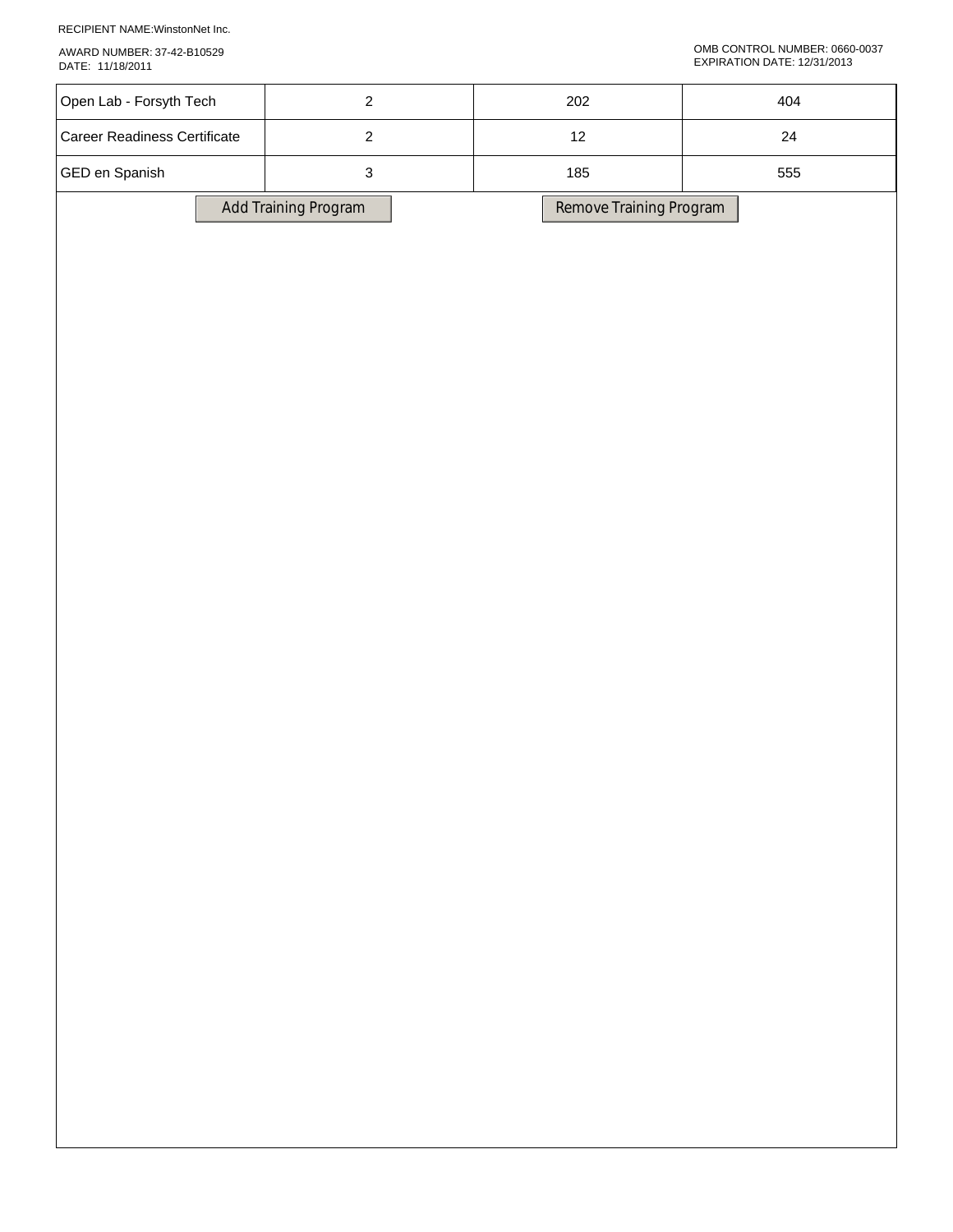AWARD NUMBER: 37-42-B10529 DATE: 11/18/2011

**Project Indicators (Next Quarter)**

**1. Please describe significant project accomplishments planned for completion during the next quarter (600 words or less).**

WinstonNet will complete all labs and the purchase of multimedia projectors, printers, and Smart Boards in the next quarter. WinstonNet will also implement Microsoft Live 365 where lab users will be able to access e-mail, Microsoft Office, and online storage space.

**2. Please provide the percent complete anticipated for the following key milestones in your project as of the end of the next quarter. Write "0" in the second column if your project does not include this activity. Figures should be reported cumulatively from award inception to the end of the next reporting quarter. Please provide a narrative description if the planned percent complete is different from the target provided in your baseline plan (300 words or less).**

|      | <b>Milestone</b>                         | <b>Planned</b><br><b>Percent</b><br>Complete | Narrative (describe reasons for any variance from baseline plan<br>or any relevant information)                                                                                                               |
|------|------------------------------------------|----------------------------------------------|---------------------------------------------------------------------------------------------------------------------------------------------------------------------------------------------------------------|
|      | 2.a. Overall Project                     | 70                                           | We anticipated that 82% of the project would be complete at<br>the end of Q4 2011. We will have expended all of our<br>equipment purchases by next quarter, but we will still be<br>catching up on our match. |
|      | 2.b. Equipment / Supply Purchases        |                                              | Milestone Data Not Required                                                                                                                                                                                   |
|      | 2.c. Public Computer Centers Established |                                              | Milestone Data Not Required                                                                                                                                                                                   |
|      | 2.d. Public Computer Centers Improved    |                                              | Milestone Data Not Required                                                                                                                                                                                   |
| 2.e. | <b>New Workstations Installed</b>        |                                              | Milestone Data Not Required                                                                                                                                                                                   |
| 2.f. | <b>Existing Workstations Upgraded</b>    |                                              | Milestone Data Not Required                                                                                                                                                                                   |
| 2.g. | <b>Outreach Activities</b>               |                                              | Milestone Data Not Required                                                                                                                                                                                   |
|      | 2.h. Training Programs                   |                                              | Milestone Data Not Required                                                                                                                                                                                   |
| 2.i. | Other (please specify):                  |                                              | Milestone Data Not Required                                                                                                                                                                                   |

**3. Please describe any challenges or issues anticipated during the next quarter that may impact planned progress against the project milestones listed above. In particular, please identify any areas or issues where technical assistance from the BTOP program may be useful (600 words or less).**

None